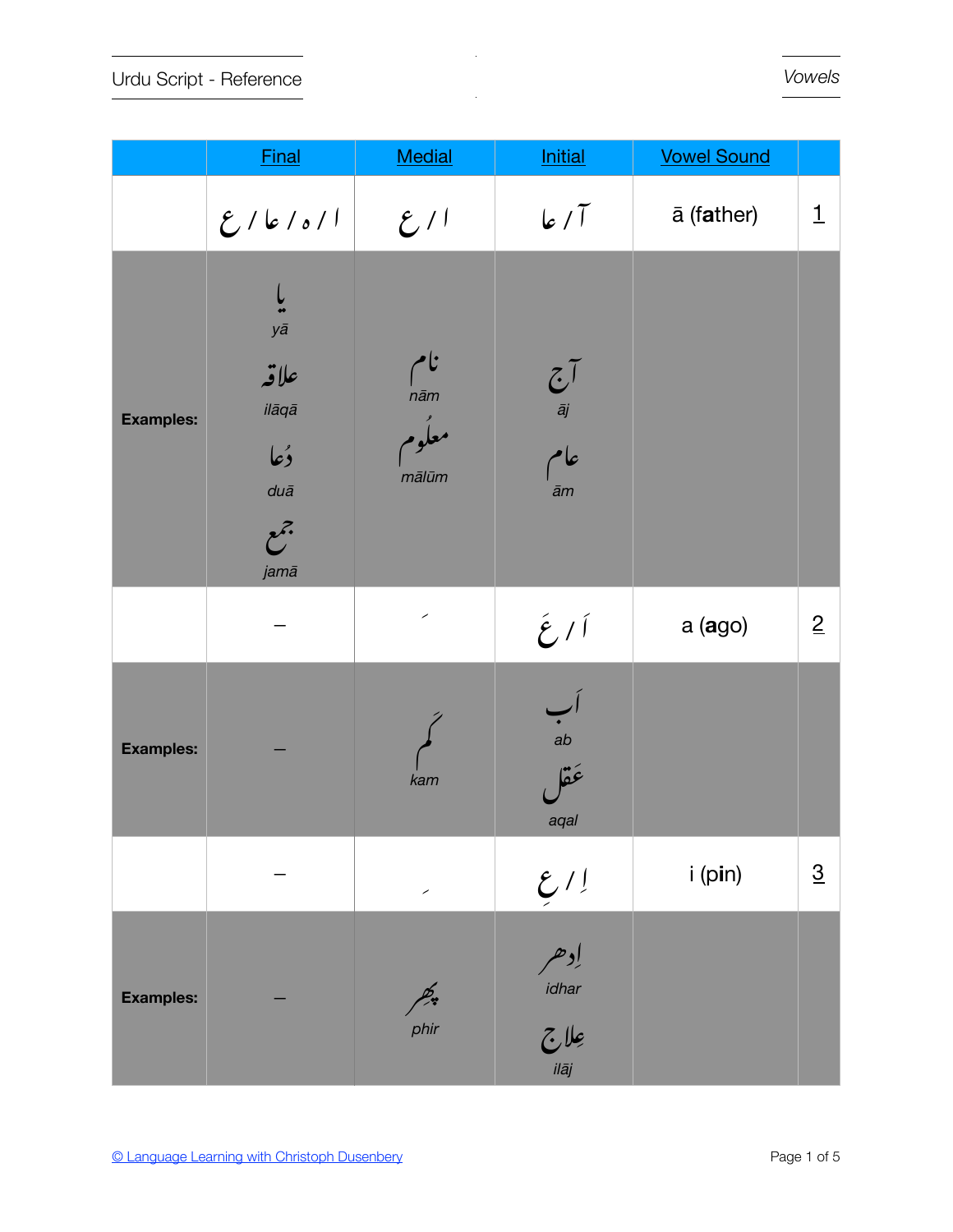|                  | <b>Final</b>             | Medial                                | <b>Initial</b>                           | <b>Vowel Sound</b>   |                 |
|------------------|--------------------------|---------------------------------------|------------------------------------------|----------------------|-----------------|
|                  | $\mathcal{C}$            | $\mathcal{G}$                         | ای اعی                                   | $\overline{I}$ (see) | $\overline{4}$  |
| <b>Examples:</b> | لهاني<br>kahānī          | بيبلا<br>pīlā                         | إيكه<br>$\bar{\imath}$ kh<br>عيسا<br>īsā |                      |                 |
|                  |                          | ه                                     | أ                                        | $u$ (put)            | $\overline{5}$  |
| <b>Examples:</b> |                          | ئلك<br>mulk                           | أدهر<br>udhar                            |                      |                 |
|                  | ء<br>و                   | ء<br>و                                | أو                                       | ū (spoon)            | $\underline{6}$ |
| <b>Examples:</b> | بھالُو<br>bhālū          | پھُول<br>phūl                         | أدپر<br>ūpar                             |                      |                 |
|                  | $\overline{\phantom{0}}$ | $\mathcal{E}^{\,\prime}\,\mathcal{G}$ | ای                                       | e (fate)             | $\underline{7}$ |
| <b>Examples:</b> | ارے<br>are               | $k$ elā<br>istemāl                    | ek                                       |                      |                 |

 $\bar{z}$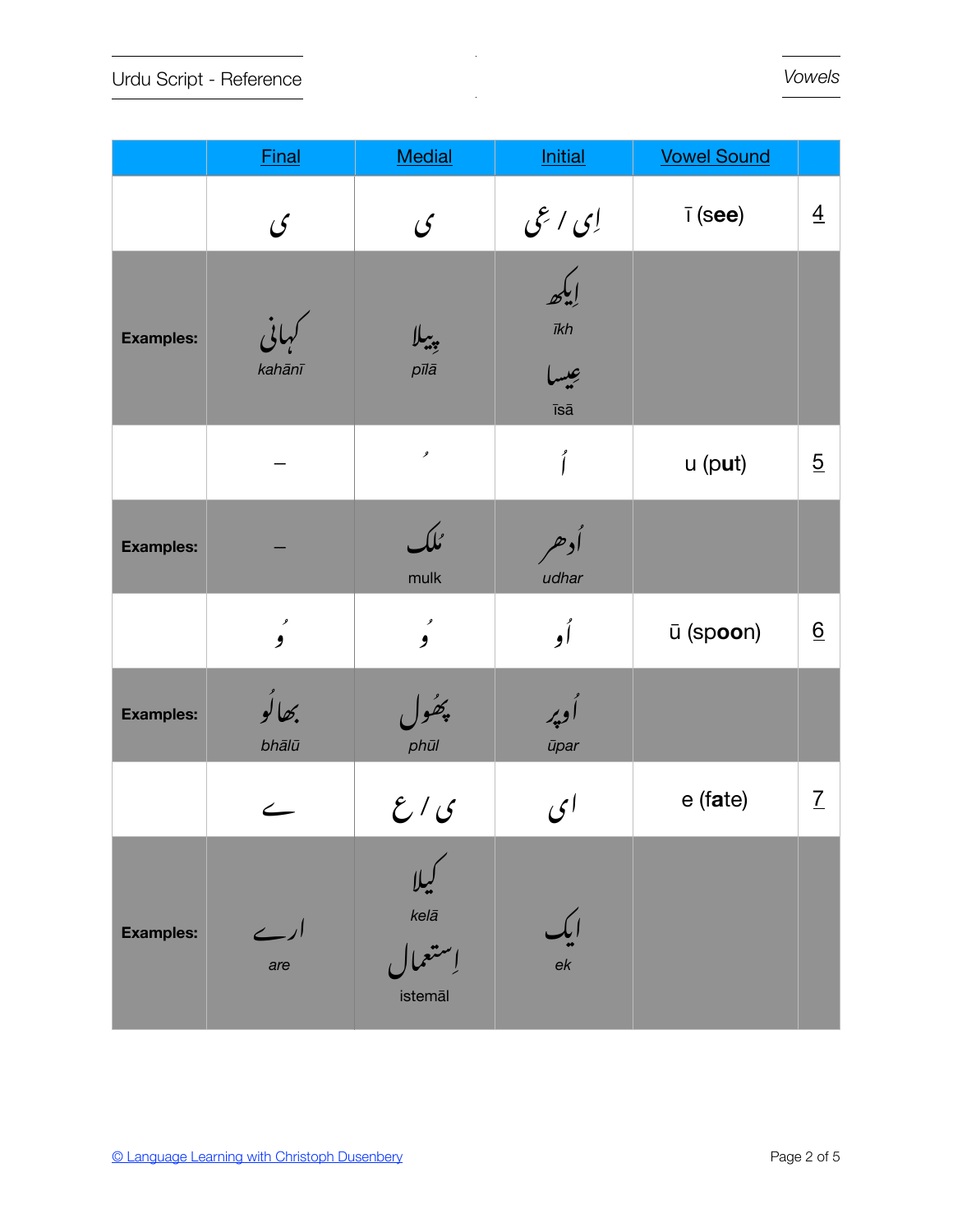|                  | <b>Final</b>                    | <b>Medial</b>                   | <b>Initial</b>                      | <b>Vowel Sound</b> |                 |
|------------------|---------------------------------|---------------------------------|-------------------------------------|--------------------|-----------------|
|                  | $\leftarrow$                    | کی گ                            | أي اغي                              | ai (hey)           | $\underline{8}$ |
| <b>Examples:</b> | $\stackrel{\sim}{\cdot}$<br>hai | kaisā                           | أيسا<br>$ais\bar{a}$<br>عَيش<br>aiś |                    |                 |
|                  | و                               | $\mathcal{E}^{\,\prime\,$       | او                                  | $o$ (go)           | 9               |
| <b>Examples:</b> | تو<br>to                        | سموسا<br>samosā<br>شعله<br>śolā | اوس<br>os                           |                    |                 |
|                  | $\mathbf{y}^{\prime}$           | $\boldsymbol{y}^{\prime}$       | أو إعو                              | au (thou)          | 10              |
| <b>Examples:</b> | سَو<br>sau                      | مَوسم<br>mausam                 | أور<br>aur<br>ئورت<br>aurat         |                    |                 |

 $\cdot$ 

 $\mathbb{R}^2$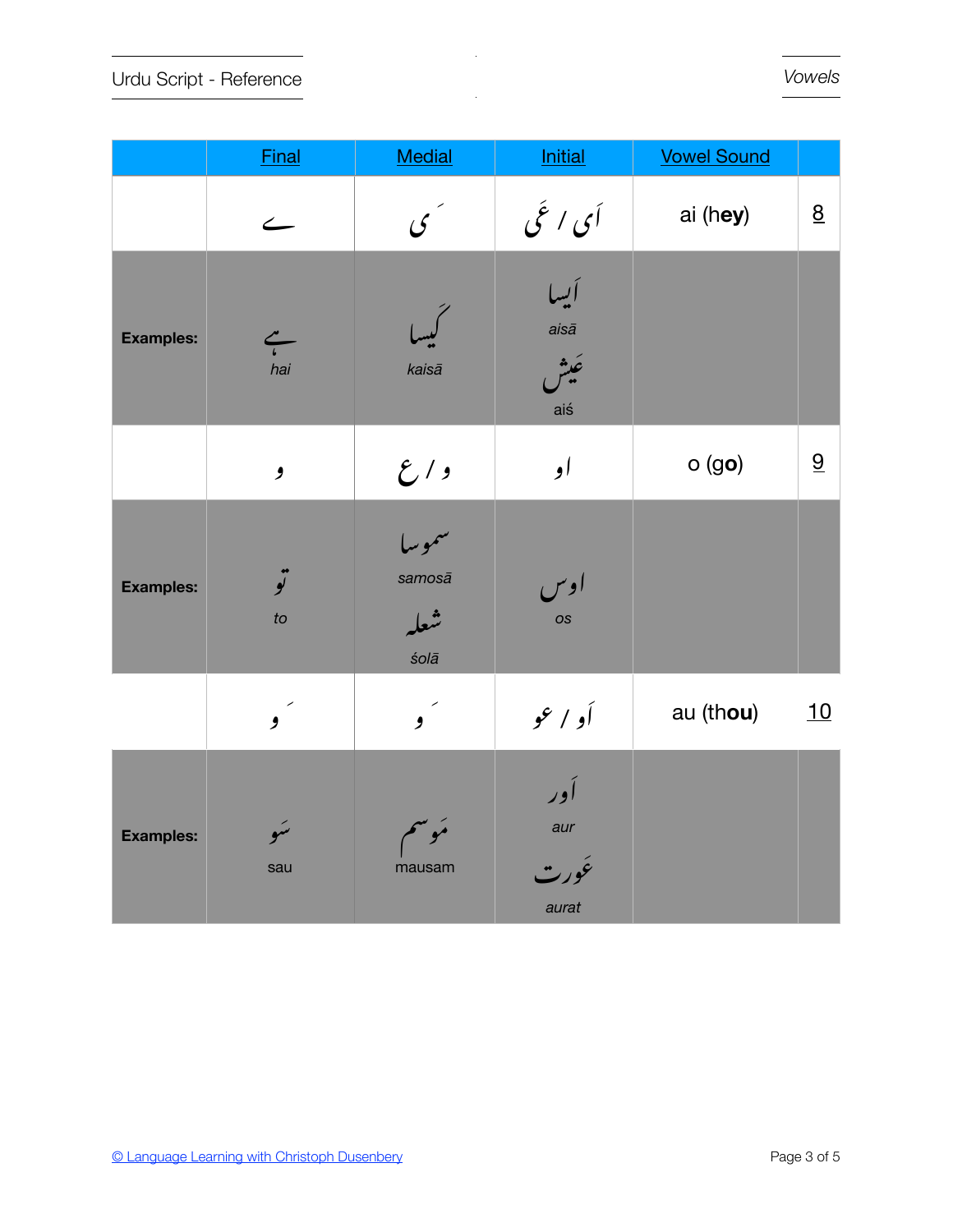## Glossary

| $\tilde{C}^{\tilde{}}$ $\tilde{a}$ <i>j</i> (adv) - today | <i>ilāj</i> (m) - (medial) treatment |
|-----------------------------------------------------------|--------------------------------------|
| <i>am</i> (adj) - common, ordinary                        | phir - then; again                   |
| ام $n\bar{a}m$ (m) - name                                 | <i>ikh</i> (m) - sugarcane           |
| mālūm (adj) - known معلّوم                                | قيسا īsā (m) - Jesus                 |
| $\int$ <i>y</i> $\bar{a}$ (conj) - or                     | pīlā (adj) - yellow                  |
| <i>ilāqā</i> (m) - area, locality علاقه                   | بانی kahānī (f) - story              |
| duā (f) - prayer                                          | udhar (adv) - there; that way        |
| <i>f</i> jamā (adj) - collected                           | mulk (m) - country مُلک              |
| ab (adv) - now                                            | <i>ūpar</i> (adv) - up, above        |
| aqal (f) - good sense; wisdom                             | phūl (m) - flower پَھُول             |
| kam (adj) - less                                          | bhālū (m) - bear                     |
| <i>idhar</i> (adv) - here; this way <b>jurition</b>       | $\mathcal{L}$ ek (adj) - one; a, an  |